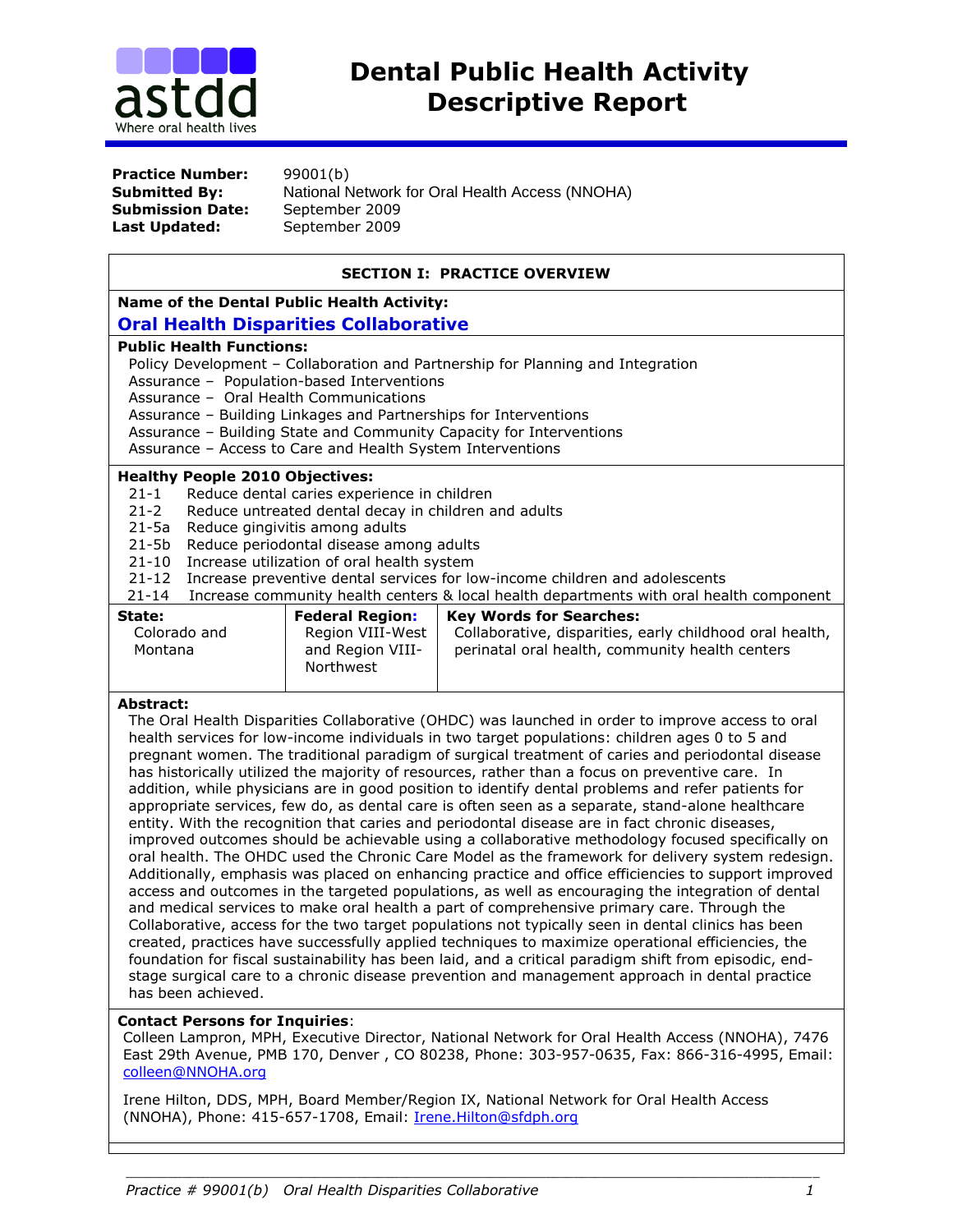#### **History of the Practice:**

Since 1999, the Health Resources Services Administration (HRSA) Health Disparities Collaboratives (HDC) have fostered the development of high quality, evidence-based systems of care in the nation's Federally Qualified Health Centers (FQHCs). Beginning with a focus on chronic diseases such as diabetes, followed by the integration of preventive services, the HDC have shown improvements in the health outcomes of underserved populations. Measures related to oral health have been incorporated into several collaboratives. However, with the recognition that caries and periodontal disease are in fact chronic diseases, improved outcomes should be achievable using the collaborative methodology focused specifically on oral health. The Oral Health Disparities Pilot began in August 2005 with the aim of developing comprehensive primary oral health care system change interventions to generate improvements in prenatal oral health and in the prevention and treatment of Early Childhood Caries (ECC), involving three health centers in Colorado and one in Montana.

At the heart of the program is the recognition that, although dental disease has traditionally been treated in the acute or surgical stage, the most common conditions, dental caries and periodontal disease, are fundamentally chronic conditions. The challenge is to shift the paradigm from end-stage surgical and emergency care toward outreach, prevention, and proactive management. Accordingly, the **Oral Health Disparities Collaborative (OHDC)** is based on the Chronic Care Model, which emphasizes, among other elements, interventions that support patient self-management, behavior change and delivery system redesign.

#### **Justification of the Practice:**

The majority of Americans over age five have at least one tooth with untreated caries (dental decay) and most adult mouths have some form of periodontal (gum) disease. Research shows that adults and children with major medical problems, such as diabetes, are at higher risk for periodontal disease. A pregnant woman's cavity-causing pathogens are passed along to her newborn, paving the way to another generation with poor dental health. Early Childhood Caries in children aged 0-5 is a risk factor for developing caries in later life. Risk assessment for ECC can begin with the pregnant mother and continue once the child is born. Ideally, the goal of assessment is to determine if the mother's oral health status, health care behaviors, or the environment are risk factors for her unborn child to develop ECC, and once the child is born to regularly assess caries risk in the infant and if needed, provide preventive interventions and identify incipient carious lesions for non-surgical treatment. ECC interventions with a focus on the mother to prevent transmission of caries-causing bacteria include education and improved self-management of risk factors, and suppression of cariescausing bacteria through chemotherapeutic means, as well as through surgical removal of existing carious lesions.

While physicians are in a good position to identify dental problems and refer patients for appropriate services, few do. Experts say this is partly because current medical education puts little emphasis on the connection between oral health and systemic disease and provides minimal oral health content. Dentists who do not receive this message during their training may also exhibit shortfalls in care. Some dental practitioners erroneously believe that children under age three do not need to have regular visits to the dentist or that pregnancy is a reason to avoid dental treatment due to possible risks. For disadvantaged patients, who are more likely than the general population to have concerns about cost or simply be uninformed, the result is that many low-income families seek dental care for young children or while pregnant only on an emergency basis or not at all.

## **Inputs, Activities, Outputs and Outcomes of the Practice:**

The aim of the Oral Health Disparities Collaborative (OHDC) is to develop comprehensive primary oral health care system change interventions, based upon the Care model and evidence-based concepts that generated major improvements in process and outcome measures for (1) Early Childhood Caries prevention and treatment and (2) Prenatal oral health. Additionally, emphasis was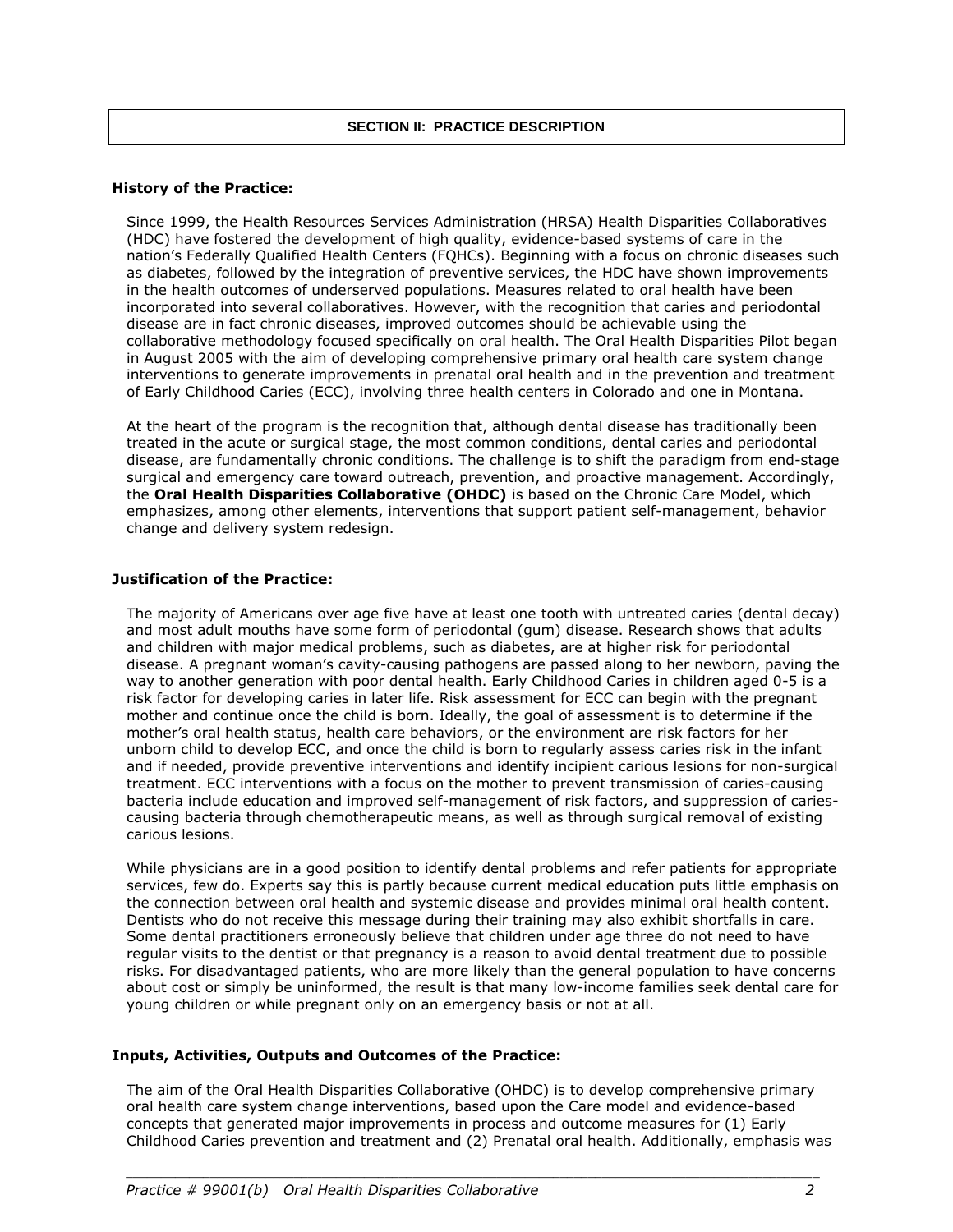placed on practice redesign and office efficiencies that supported improvements in the targeted areas.

## *Pilot Locations in the Collaborative*

Four pilot locations participating in the Collaborative:

- 1. High Plains Community Health Center in Lamar, Colorado
- 2. Salud Family Health Center in Ft. Lupton, Colorado
- 3. Sunrise Community Health Center in Greeley, Colorado
- 4. Community Health Partners in Livingston, Montana

#### *Inputs*

1. Leadership and Improvement Teams of the Collaborative

For each pilot location, the following were established:

- a. *Senior Leadership:* Senior leadership included the Executive Director, Dental Director, Medical Director, Chief Operating Officer, Chief Financial Officer, and Board of Directors*.*  They had accountability for the outcome of the improvement initiative, and were responsible for working with the improvement team to target goals, support changes, remove obstacles, communicate changes and priorities to the staff and board, charter the team, and provide support and resources to assure success. Senior leadership directed the implementation of improvement changes throughout the organization, integrating them into their entire system of care.
- b. *Improvement Team:* Team members were chosen based on their knowledge of, and involvement in, the overall goal and the processes necessary to realize that goal. The team composition was interdisciplinary and included members willing to try new ways of delivering care within and across the system. Six to eight individuals is a good size for the improvement team. Four of these individuals comprised the core team that was the primary driver of the Collaborative effort and implemented changes in the organization. Individuals selected for the core teams in the pilot locations included a senior leader, dentist, medical provider, case/care manager, dental hygienist or nurse, dental or medical assistant, and a staff member with information technology expertise. The core team filled four roles: senior leader, provider champion, clinical or technical expert, and day-to-day leader (one or more individuals on the team may occupy the same role and one individual may fill more than one role).
- 2. Methodology of the Collaborative: Applying the Chronic Care Model

The Oral Health Disparities Collaborative applied the Chronic Care Model with a focus on quality outcomes in perinatal oral health, especially treatment of periodontal disease in pregnant women, and risk assessment, prevention and treatment of Early Childhood Caries. The Care Model provides a framework consisting of six components that promotes an organizational approach to providing planned, proactive care for people within a primary care setting: Clinical Information Systems, Decision Support, Delivery System Design, Self-Management, Organization of Healthcare, and Community Resources. Focused efforts to address the principles that underlie each of the six elements of the model would yield improvements in the care and health outcomes of children 0-5 years of age and of pregnant women. Collaborative participants based their treatment decisions on explicit guidelines or standards of care, ideally supported by an evidence base of best practices.

## *Care Teams*

The Oral Health Disparities Collaborative involved teams of individuals from the Health Center who provide and support patient care. Team members vary by Health Center but may consist of the front desk staff, a dentist, a dental hygienist, a dental assistant, a physician, and a quality improvement coordinator. Participating Health Centers formed teams to implement the oral health collaborative. The teams participated in quarterly learning sessions and periodic conference calls with OHDC faculty. Teams also met regularly to provide support in implementing the OHDC.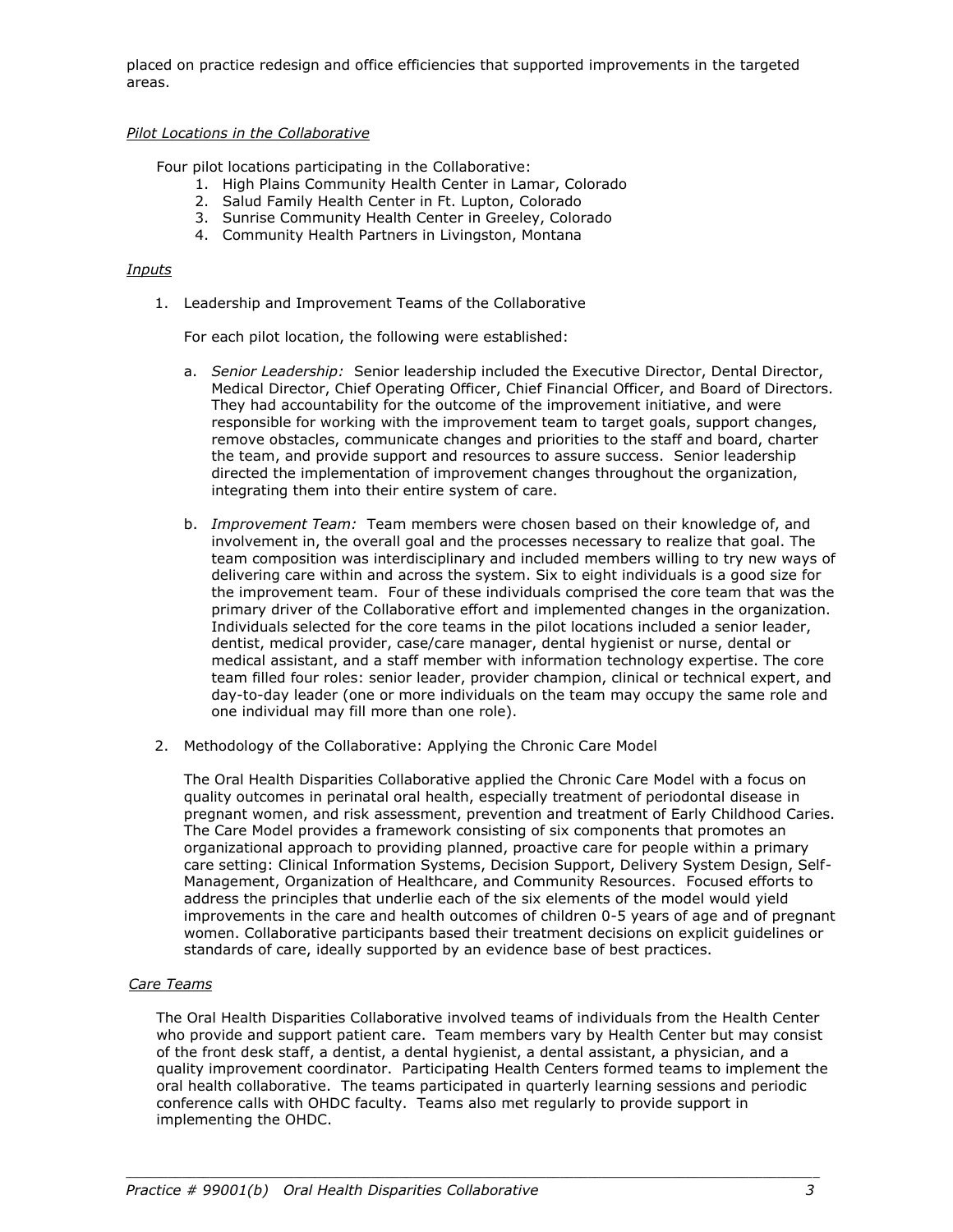Care teams devised ways to embed these guidelines, standards, and best practices into the dayto-day practice of the dental care team in an accessible and easy-to-use manner. Ongoing education for providers and care team members about new protocols of care occurred regularly. Referral mechanisms to and from the medical clinic were established and monitored. Regular feedback about performance was integrated into standard clinic operations.

## *Activities*

At pilot locations, the six components of the Chronic Care Model were translated into the activities below:

- 1. Clinical Information Systems (CIS):
	- Develop a database or a registry system to collect, manage, and report data on patients
	- Define a clear data tracking, entry, and maintenance process
	- Incorporate measures and guidelines into daily, standardized documentation methods
	- Run reports to find patients who were not in compliance with the measures
	- Use a dental balanced scorecard
	- Work toward real time data entry
	- Create a template for dental (EHR systems)
	- Use standardized language in daily processes and documentation
	- Develop a direct scheduling system (able to make dental appointments from the medical clinic) and train staff on the system
- 2. Decision Support:
	- Provide education and training for medical and dental staff about the oral health needs and appropriate assessment and management interventions for populations that have traditionally faced barriers in access to care, such as children 0-5 years of age and pregnant women
	- Develop a referral process from the medical department for patients 0-5 years of age and pregnant women
	- Educate and train dental staff in the treatment of very young children and pregnant women
	- Adopt standards of care for children 0-5 years of age and pregnant women
	- Give regular feedback to staff about performance/progress
	- Provide education and training for all staff about the importance and techniques of engaging patients in self-management activities to achieve and maintain an improved oral health status
	- Establish a dental presence in the medical setting for example, providing infant oral care visits in the medical clinic
	- Utilize the six steps of infant oral care model as the standard care for all infants
- 3. Delivery System Design:
	- Define the roles of each dental and medical care team member
	- Fast track 0-5 year olds and pregnant women for exams and treatment
	- Employ a dental assistant-run chair for exams, sealants, and prophies (teeth "cleanings")
	- Use redesign concepts to improve access and service capacity
	- Assess your business case as you improve your system of care
	- Utilize expanded duty dental assistants (EDDAs/EFDAs) and dental hygiene assistants to expand capacity
	- Improve prevention by allowing time for the "infant oral care visit"
	- Process map current processes to identify gaps and areas for improvement
	- Dedicate a dental assistant for each dental hygienist to expand capacity
	- Provide fluoride varnish at each visit for patients age 5 and younger
	- Arrange for dental staff to perform dental exams in medical clinic
	- Establish a dental liaison to interface with medical staff and patients
	- Place confirmation calls to patients prior to appointments
- 4. Self-Management (SM) Support:
	- Provide education to increase patient understanding of the importance of oral health
	- Utilize effective SM techniques and tools (multiple languages; pictures)
	- Train care team members on how to help patients with self-management goals
	- Ensure consistency of oral health education provided by care team members

*\_\_\_\_\_\_\_\_\_\_\_\_\_\_\_\_\_\_\_\_\_\_\_\_\_\_\_\_\_\_\_\_\_\_\_\_\_\_\_\_\_\_\_\_\_\_\_\_\_\_\_\_\_\_\_\_\_\_\_\_\_\_\_\_\_\_\_\_\_\_\_\_\_\_\_\_\_\_\_\_\_\_\_\_\_\_\_\_\_\_\_\_\_\_\_\_\_\_\_*

Utilize motivational interviewing techniques to facilitate collaborative goal setting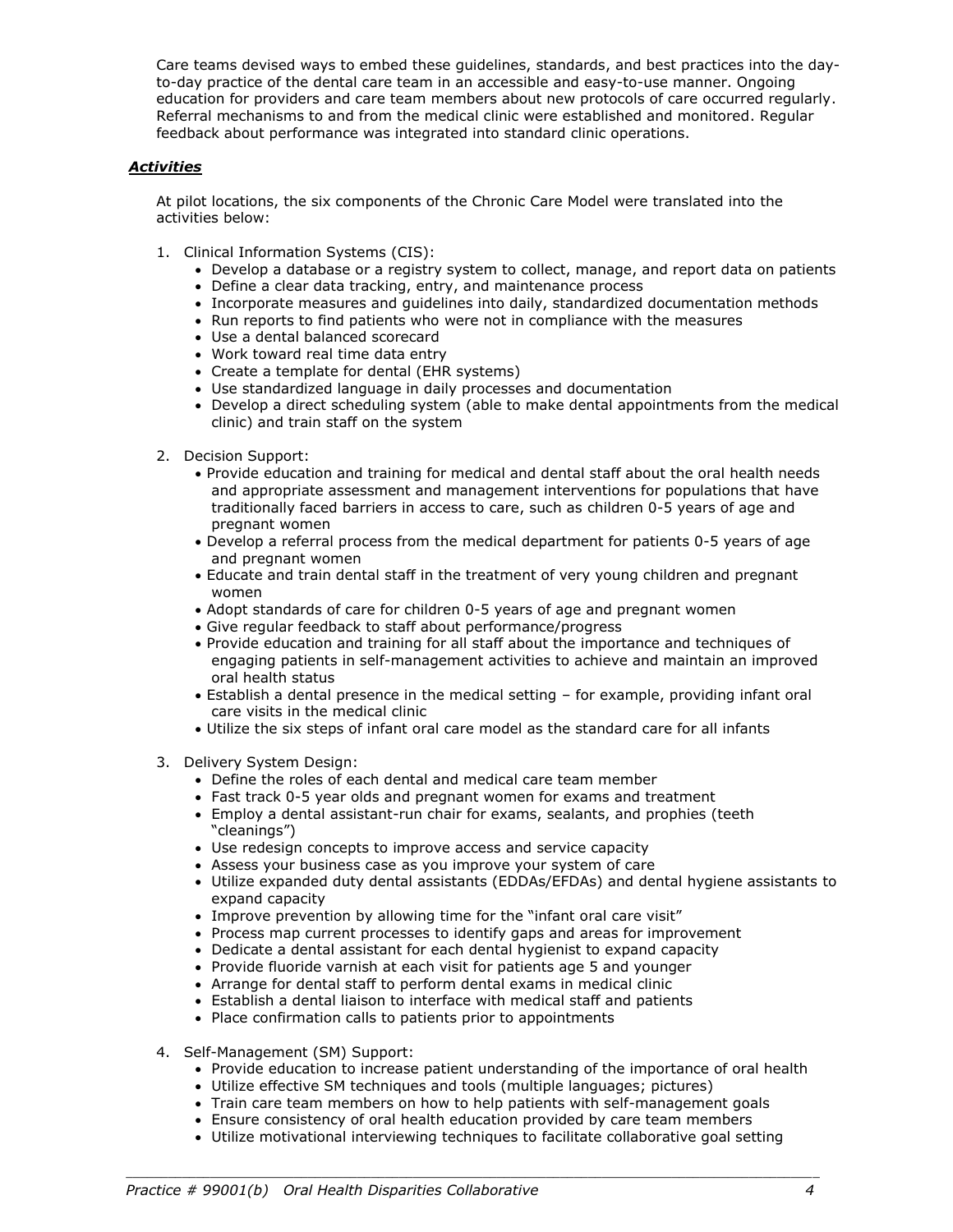- Establish a system to follow up on progress toward goals make a staff member accountable
- 5. Organization of Healthcare:
	- Make an organizational commitment to see and treat young children and pregnant women (populations not typically seen)
	- Create a strong improvement team with provider champions from both medical and dental departments
	- Elect a "sponsor" from senior leadership to provide support and accountability for the improvement efforts
	- Include reports on oral health quality in Board of Director reports
	- Integrate dental aims into organizational PI/QI structures
- 6. Community:
	- Increase access and outreach by partnering with community organizations that provide services to pregnant women, mothers and children (e.g., WIC and Head Start)
	- Raise community awareness on the importance of oral health for pregnant women and young children through education
	- Partner with community obstetric/prenatal providers (if the health center does not have obstetric services)
	- Direct outreach to pregnant women (if a clinic does not have perinatal/OB services)
	- Link with state or county health departments to gain support for outreach and educational efforts
	- Identify opportunities to inform other dental providers about enhancing oral health access and outcomes for pregnant women and children 0-5 years of age

## *Implementation Manual*

An **Oral Health Disparities Collaborative Implementation Manual** was developed and provides a step-by-step guide to implement an OHDC. The manual is available at [http://www.nnoha.org/oralhealthcollab.html.](http://www.nnoha.org/oralhealthcollab.html)

## *Evaluation*

To evaluate the success of the Oral Health Disparities Collaborative, each team tracked outcome measures (see below) using a database developed specifically for this collaborative. Team members entered patient data following each visit, and submitted reports monthly to the OHDC faculty. Data from all sites was aggregated, analyzed and reported to faculty and teams on a monthly basis. Each team reviewed their data in comparison to other sites at periodic team meetings. In addition, some teams added measures – such as changes in Medicaid users, to track additional data that was important in their communities.

## *Ouput/Outcome Measures of the Collaborative*

The Oral Health Disparities Collaborative has set up the following output/outcomes measures that the four pilot locations tracked and reported:

## *A. Perinatal Measures:*

- 1. Core/Required Measures
	- a. Pregnant women with comprehensive dental exam completed while pregnant
	- b. Pregnant women with completed *Phase I Dental Treatment* plan within 6 months of exam
	- c. Pregnant women with *Self Management Goals* developed in either the medical and/or dental setting while pregnant
- 2. Optional Measures
	- a. Pregnant women referred by medical to dental for comprehensive oral health exam
	- b. Pregnant women who received patient education for oral health and anticipatory guidance in the medical setting while pregnant (*Primary Care Physician Dental Counseling in the Medical Setting*)
	- c. Pregnant women who completed recommended periodontal treatment while pregnant

- *B. Early Childhood Measures:*
	- 1. Core/Required Measures
		- a. Children with dental exam by age 12 months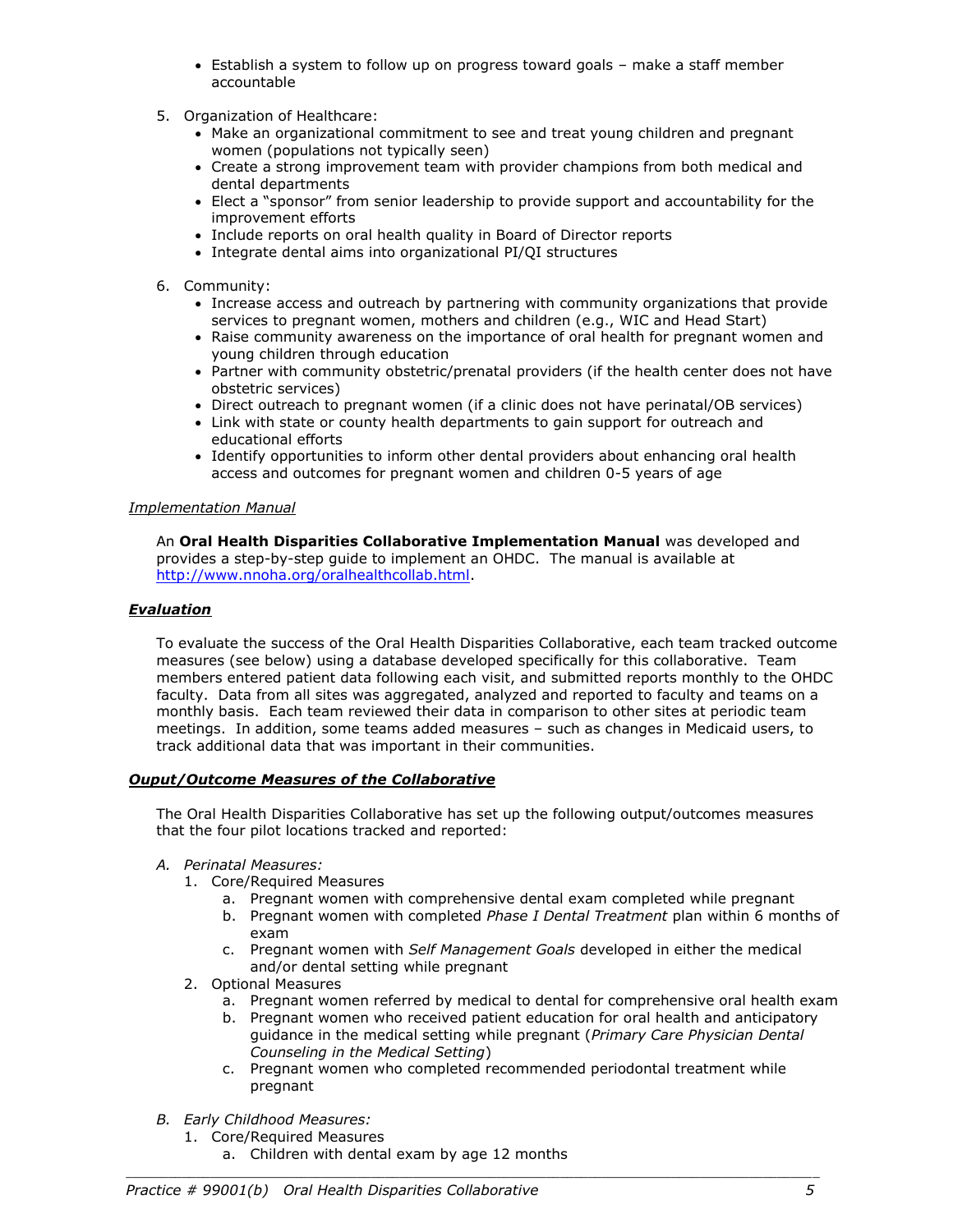- b. Children age 12 to 60 months with exam
- c. Children age 12 to 60 months with completed *Phase 1 Treatment* plan within 12 months of exam
- d. Children ages 12 to 60 months whose caregivers developed *Self Management Goals* in either the medical or dental setting
- 2. Optional Measures
	- a. Children age 12 to 48 months who received patient education for oral health and anticipatory guidance in the medical setting (*Primary Care Physician Dental Counseling in the Medical Setting*)
	- b. Children age 12 to 60 months with 1 or more fluoride varnish applications documented
	- c. Children age 6 to 60 months with an initial dental exam and a recall dental exam
	- d. Children age 6 to 60 months with fluoride assessment documented in either the medical or dental setting
	- e. Children age 6 to 60 months assessed as having inadequate fluoride who have been prescribed fluoride in either the medical or dental setting
	- f. Children age 6 to 60 months referred by medical to dental for comprehensive oral health exam

Each team reported success in all of the above measures. The following are three graphic illustrations of tracking measures:

Figure 1.

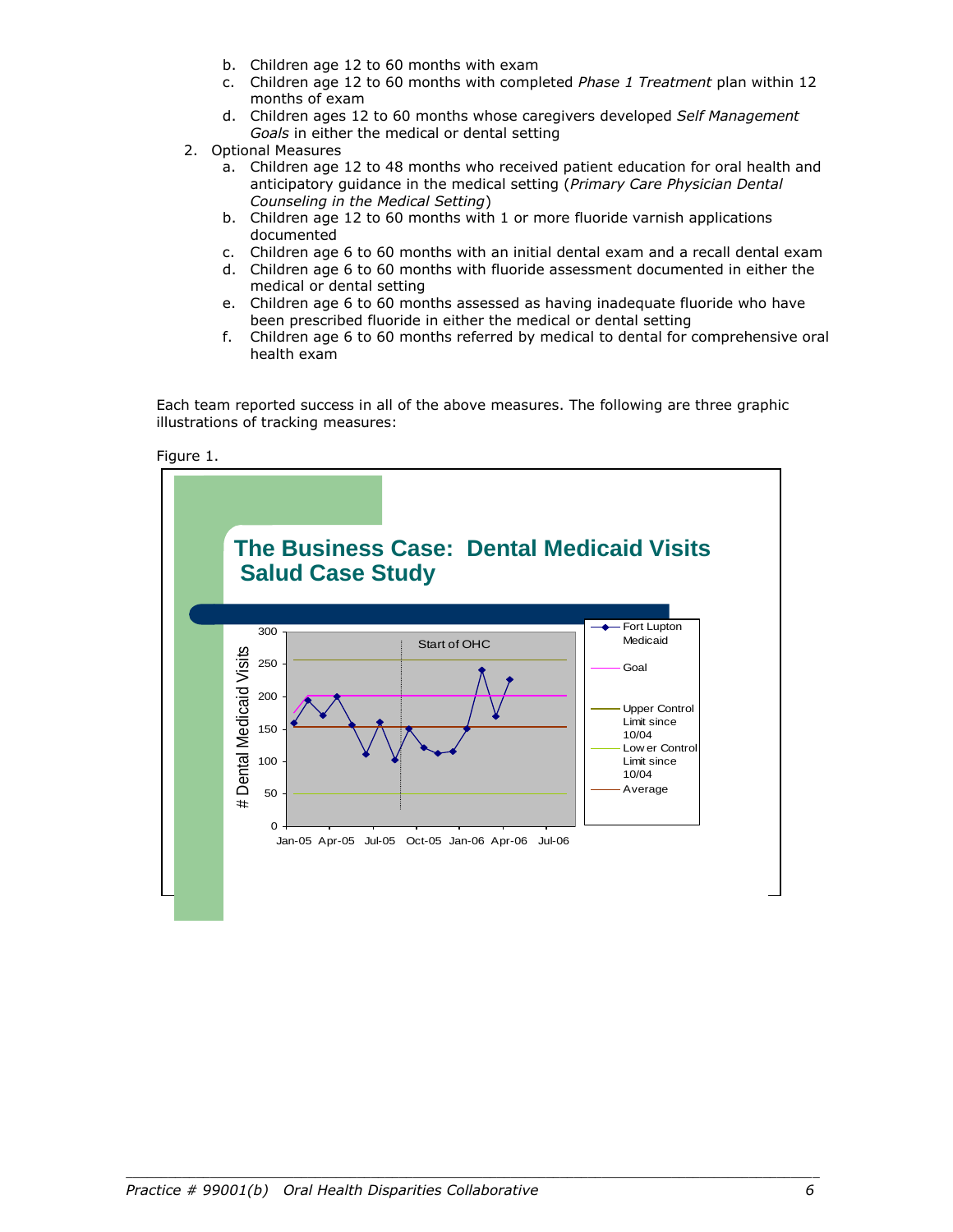```
 Figure 2.
```




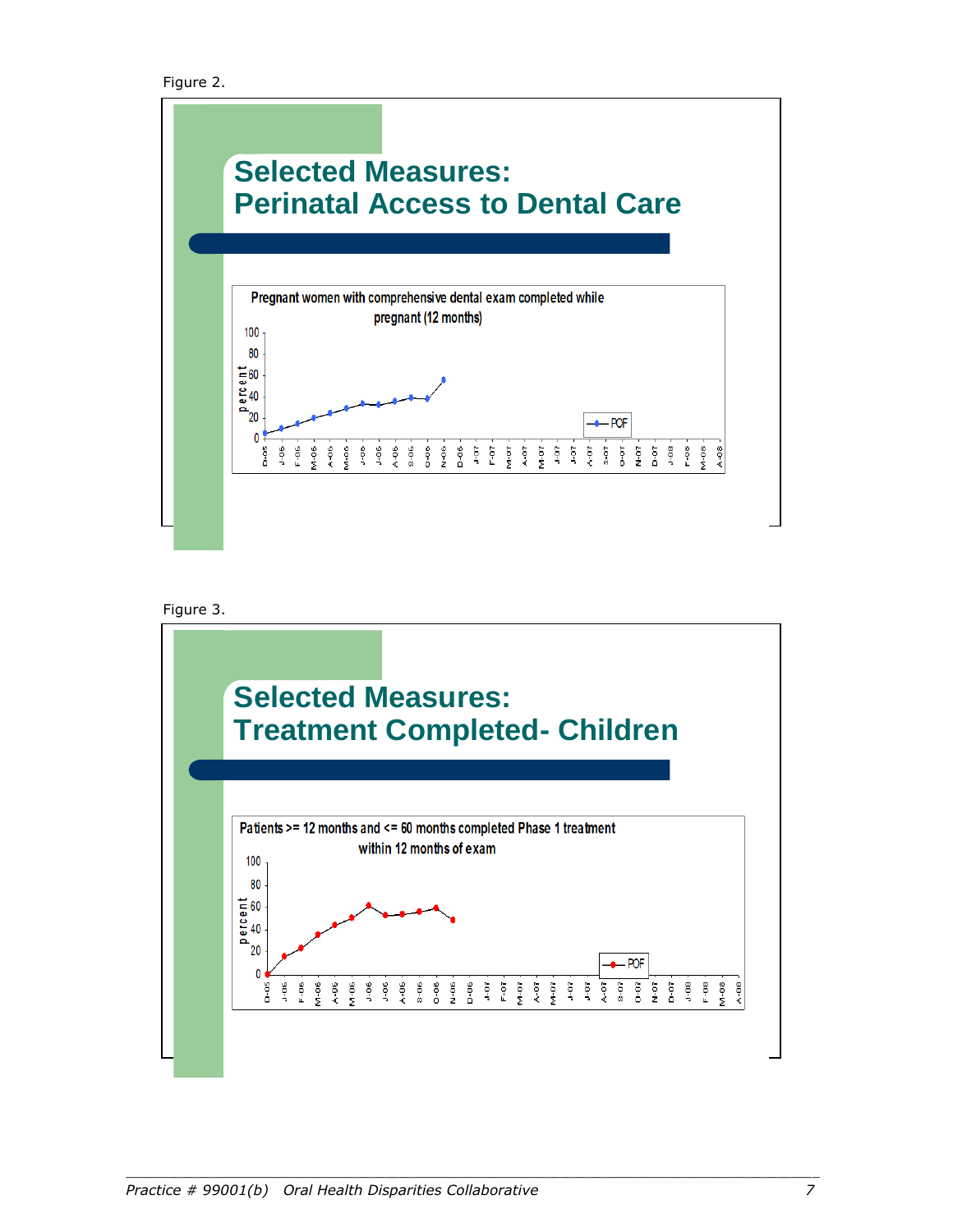#### *Achievements and Outcomes*

- 1. In the pilot locations, the project has effectively modified the dental care delivery system. At the Sunrise Community Health Center in Greeley, Colorado, the project's team leader said that participating in the pilot has "forced a complete rethinking of how we do dentistry…We weren't aggressive with in-office fluoride treatments…and we definitely didn't make any connection between the mom's oral health and her child's well-being…All that has changed now." The Salud Family Health Centers in Fort Lupton, Colorado, reported: "The Collaborative brought about a lot of change. There is increased awareness of the importance of oral health, greater integration of care, our patients are more informed and have better access, and we are practicing preventive oral health care." Community Health Partners in Montana reported reductions in wait time for appointments and "no-shows", while experiencing increases in number of patients seen, dental billings and Medicaid visits compared to prior to collaborative participation.
- 2. Pilot locations were able to gain a high level of patient compliance, such as 58% of pregnant women completing their dental exam during the period of their pregnancy (this was 0% at the start of the OHDC). Resistance from patients is less than might be expected. Once mothers-to-be learn that their oral health is related to their baby's health, not just their own teeth, they are usually very interested in pursing treatment for themselves.
- 3. The pilot locations established efficient and cost-effective processes for delivering oral health services. Relatively small efficiencies can result in large time-saving dividends. Participating teams are always on the lookout for new time-savers. In Greeley, the health center's physicians have online access to the dental clinic schedule so they can make an appointment for the patient without even contacting the dentist. Greeley's system also takes full advantage of Colorado's more liberal dental practice act regarding which health professionals are allowed to perform dental work. For example, when a patient needs a filling, the dentist removes decay, the assistant places the filling, and then the dentist checks the work.
- 4. Project-wide, between December 2005 and June 2006, the percentage of pregnant women receiving dental care has nearly tripled, and the percentage of very young children has increased eightfold. Some pilot sites have been more successful than others, with the percentage of dental exams completed in their individual target populations ranging from 18 percent to 85 percent.
- 5. The project created [professional guidelines](http://www.cdhp.org/Projects/PPMCHResources.asp) for the oral care of pediatric patients, which were fully integrated into the provider practice and patient management of the pilot locations. All participating pilot sites fully implemented the guidelines, and demonstrated improvement in providing dental services to pregnant women and very young children. Authored by members of the American Academy of Pediatrics and the American Academy of Pediatric Dentistry, the guidelines provide another step forward in overcoming the compartmentalization of oral health care services. In addition, an Implementation Manual including the OHDC detailed measures and Steps to Success ("change package") was created.
- 6. The four health center organizations that participated in the pilot were able to build strong relationships with their medical counterparts and experienced varying degrees of success in moving toward a truly integrated model of primary care. Improved communication among departments, greater respect and understanding of their counterparts' contributions, and increased staff satisfaction are just some of the positive results achieved. Chief Dental Officer at the Sunrise Community Health Center in Greely, CO stated, "The oral health collaborative pilot made dentistry relevant to the delivery of health care within a community health center. The dental department is at the table and no longer a sideshow."
- 7. Status of the locations after the pilot: Due to funding constraints, long-term follow-up has not been conducted with the pilot sites. Anecdotally, we know that 3 of the 4 pilot sites have fully integrated preventive oral health services for pregnant women and very young children into their regular practice.

## **Budget Estimates and Formulas of the Practice:**

*\_\_\_\_\_\_\_\_\_\_\_\_\_\_\_\_\_\_\_\_\_\_\_\_\_\_\_\_\_\_\_\_\_\_\_\_\_\_\_\_\_\_\_\_\_\_\_\_\_\_\_\_\_\_\_\_\_\_\_\_\_\_\_\_\_\_\_\_\_\_\_\_\_\_\_\_\_\_\_\_\_\_\_\_\_\_\_\_\_\_\_\_\_\_\_\_\_\_\_* HRSA funding for the Collaborative pilot totaled \$400,000. Funding supported expenses including: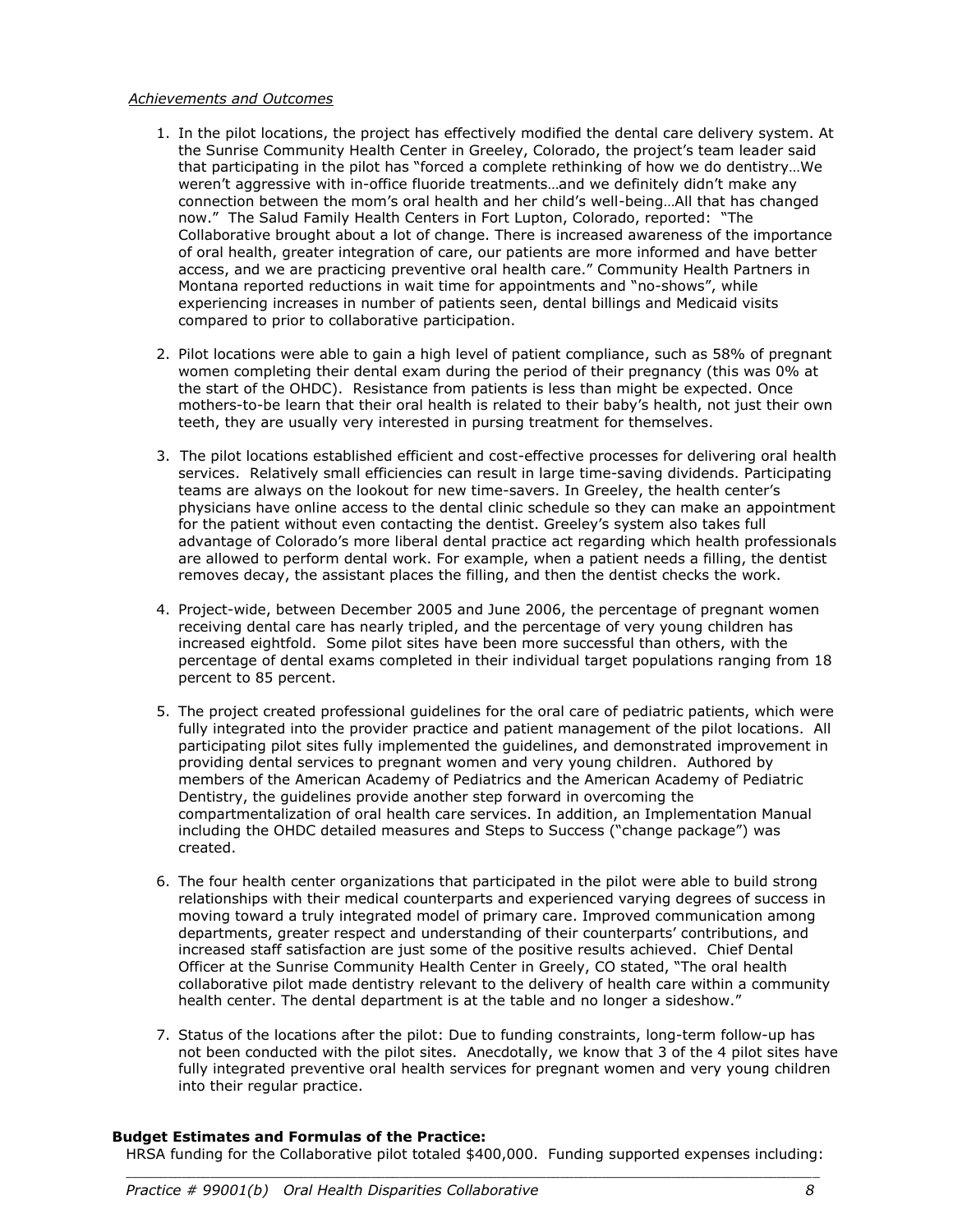- Project Manager from the Institute for Health Care Improvement
- Contracting Collaborative Co-Directors,
- Contracting expert faculty
- Contracting data manager and statistical analysis
- Travel for faculty and Care Team members to attend quarterly learning sessions

#### **Lessons Learned and/or Plans for Improvement:**

Through the work of the OHDC pilot, it became clear that successful application of the Chronic Care model to oral health in the pilot health centers required transformation of every aspect of the health center organization. The work became an opportunity to integrate oral health within the medical, administrative and financial systems of the individual health centers. Traditional paradigms of how and when dental care is delivered were replaced with new organizational designs that increased access and quality of care. Teams experienced increased success as medical-dental integration increased, and were also able to make a business case for collaborative participation.

#### **Available Information Resources:**

**Oral Health Disparities Collaborative Implementation Manual** – Developed by the faculty of the Oral Health Disparities Collaborative. Available online at [http://www.nnoha.org/oralhealthcollab.html.](http://www.nnoha.org/oralhealthcollab.html)

The following documents are referenced throughout the **Oral Health Disparities Collaborative Implementation Manual**. Access documents online at [http://www.nnoha.org/oralhealthcollab.html.](http://www.nnoha.org/oralhealthcollab.html)

1. **Pedi Caries Risk Assessment** – Sticker used for children ages 0-5 during initial exam and prevention visit.

Author: High Plains Community Health Center

- 2. **CAMBRA Risk Assessment** Caries Management by Risk Assessment Caries risk assessment tool for children 0-5 years of age. Authors: John D.B. Featherstone, MSc, PhD, Department of Preventive and Restorative Dental Sciences at UCSF and others.
- 3. **Anticipatory Guidance** Can be used by health professionals to educate pregnant women and caregivers of children about the importance of oral health and appropriate preventive interventions.
	- Author: Bright Futures: A National Health Promotion Initiative
- 4. **Oral Health and Pregnancy: A Review** Authors: Sangeeta Gajendra, BDS, MPH and Jayanth V. Kumar, DDS, MPH
- 5. **Clinical Considerations for an Infant Oral Care Program** Author: Francisco J. Ramos-Gomez, DDS, MS, MPH, Associate Professor of Pediatric Dentistry, University of California, San Francisco, San Francisco, California
- 6. **ECC AG-6 step visit** Six steps for the child dental exam including Anticipatory Guidance Author: First Smiles: California First 5 Oral Health
- 7. **Fluoride Varnish Study 2006** Authors: J.A. Weintraub, F. Ramos-Gomez, B. Jue, S. Shain, C.I. Hoover, J.D.B. Featherstone, and S.A. Gansky
- 8. **OHDP Patient Satisfaction Survey** Satisfaction survey for dental patients Author: Developed by the Oral Health Disparities Pilot.
- 9. **CHP Dental Balanced Scorecard** A dashboard of measures to assess program improvement and vitality. Author: Community Health Partners
- 10. **Perinatal Oral Health**  A PowerPoint presentation about oral health in pregnant women. Authors: Jay R. Anderson, DMD, MHSA and Mary E. Foley, RDH, MPH
- 11. **Example of Flow Child** An example of a process map of the flow of a young child visit. Authors: Kevin Little, Ph.D. and Martin Leiberman, DDS
- 12. **Redesign Tools Exercises** –Power Point describing how to measure demand and capacity, work analysis, process mapping, and waste analysis. Author: Christine St. Andre, CSI, LLC.
- 13. **Cycle Time Tool** a tool used to measure the time of a patient visit (from when the patient enters the clinic to departure from clinic). Author: © 2001, Trustees of Dartmouth College, Godfrey, Nelson, Batalden, Institute for Healthcare Improvement

*\_\_\_\_\_\_\_\_\_\_\_\_\_\_\_\_\_\_\_\_\_\_\_\_\_\_\_\_\_\_\_\_\_\_\_\_\_\_\_\_\_\_\_\_\_\_\_\_\_\_\_\_\_\_\_\_\_\_\_\_\_\_\_\_\_\_\_\_\_\_\_\_\_\_\_\_\_\_\_\_\_\_\_\_\_\_\_\_\_\_\_\_\_\_\_\_\_\_\_*

14. **Cycle Time Tool Spanish** – unknown translator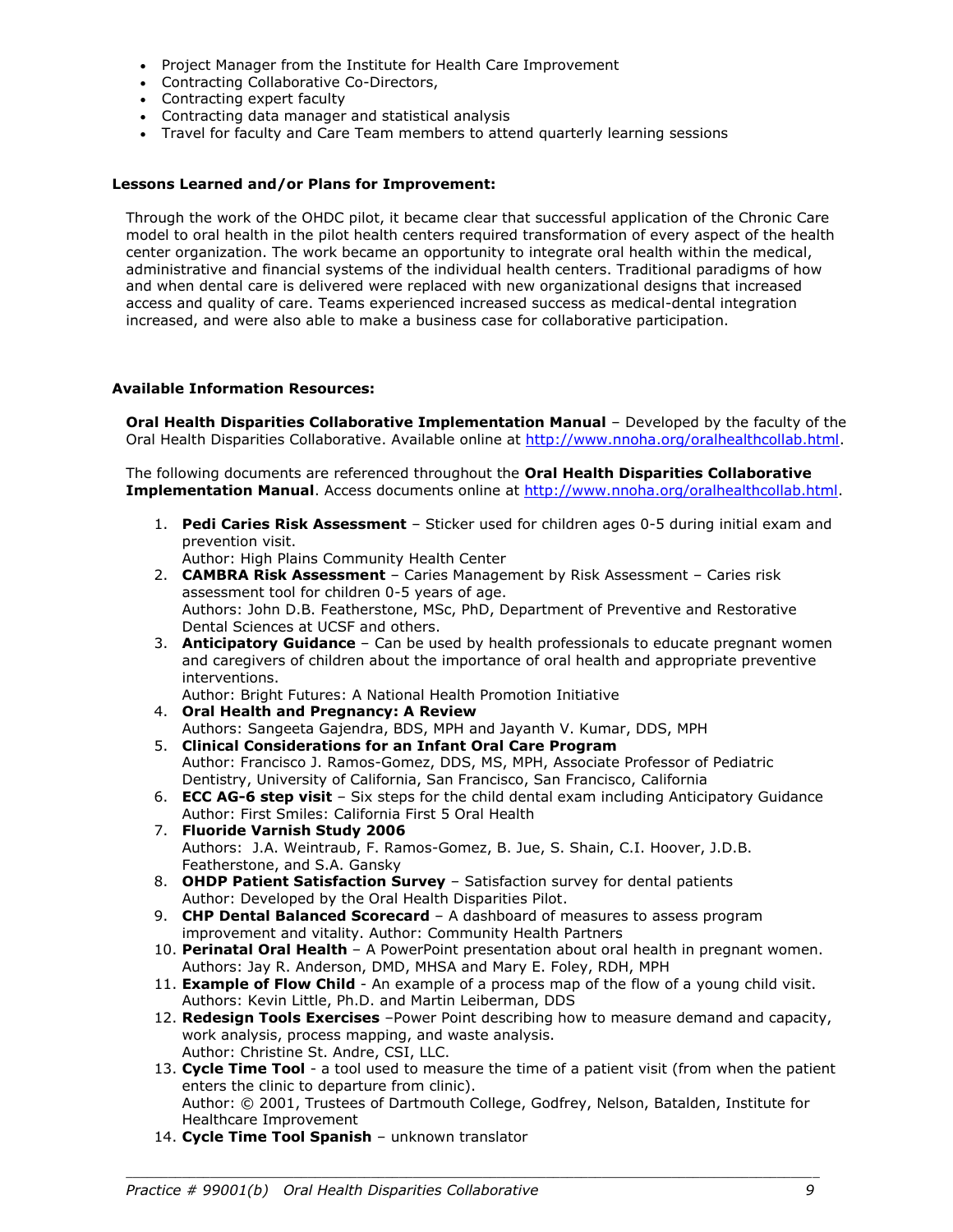- 15. **Oral Health DSD Indicators** A set of 6 Delivery System Design (also called redesign) measures to assess practice efficiency and patient care effectiveness. Author: Christine St. Andre, Colleen Lampron
- 16. **Improving Access and Efficiency Dental** A presentation describing the principles behind improving access and practice efficiency in the dental setting. Author: Christine St. Andre, CSI LLC
- 17. **Prenatal Brochure HP** Oral health educational brochure for pregnant women. Author: High Plains Community Health Center
- 18. **HP Perinatal SMGS** Example of a Self Management Goal Sheet for use with pregnant women. Author: High Plains Community Health Center
- 19. **HP ECC SMGS** Self Management Goal Sheet for use with young children and caregivers. Author: High Plains Community Health Center
- 20. **CHP SM Sheet Child** Example of a Self Management Goal Sheet for use with young children. Author: Community Health Partners
- 21. **CHP SM Sheet Caregiver** Example of a Self Management Goal Sheet for use with caregivers of young children. Author: Community Health Partners
- 22. **Self Management Bibliography** Obtained from the Institute for Healthcare Improvement website [\(www.ihi.org\)](http://www.ihi.org/)
- 23. **Dental SM Tool** Example of a Self Management tool for use in the dental setting. Author: Grace Hill Community Health Center
- 24. **NYSDOH Perinatal Guidelines** Practice guidelines developed by the New York State Department of Health. Author: New York State Department of Health, 2006

# **SECTION III: PRACTICE EVALUATION INFORMATION**

#### **Impact/Effectiveness**

*How has the practice demonstrated impact, applicability, and benefits to the oral health care and well-being of certain populations or communities (i.e., reference scientific evidence, outcomes of the practice and/or evaluation results)?*

- Increased access to dental care for populations of focus pregnant women and children 0-5;
- Improved oral health status of pregnant women; and
- Implemented best practices in Early Childhood Caries prevention.

#### **Efficiency**

*How has the practice demonstrated cost and resource efficiency where expenses are appropriate to benefits? How has the practice demonstrated realistic and reasonable staffing and time requirements? Provide unit cost analysis or cost-benefit analysis if appropriate.*

- The initiative was implemented within the existing health care delivery systems in the pilot Health Centers.
- The Collaborative initiative became part of day-to-day work at each pilot location.
- The initiative resulted in modification of the health center delivery system.
- Changes in the organization and the care system leveraged services delivered in the medical and dental settings of the community health centers.
- Concurrent practice redesign activities resulted in increased visits and more effective visits.

*\_\_\_\_\_\_\_\_\_\_\_\_\_\_\_\_\_\_\_\_\_\_\_\_\_\_\_\_\_\_\_\_\_\_\_\_\_\_\_\_\_\_\_\_\_\_\_\_\_\_\_\_\_\_\_\_\_\_\_\_\_\_\_\_\_\_\_\_\_\_\_\_\_\_\_\_\_\_\_\_\_\_\_\_\_\_\_\_\_\_\_\_\_\_\_\_\_\_\_*

## **Demonstrated Sustainability**